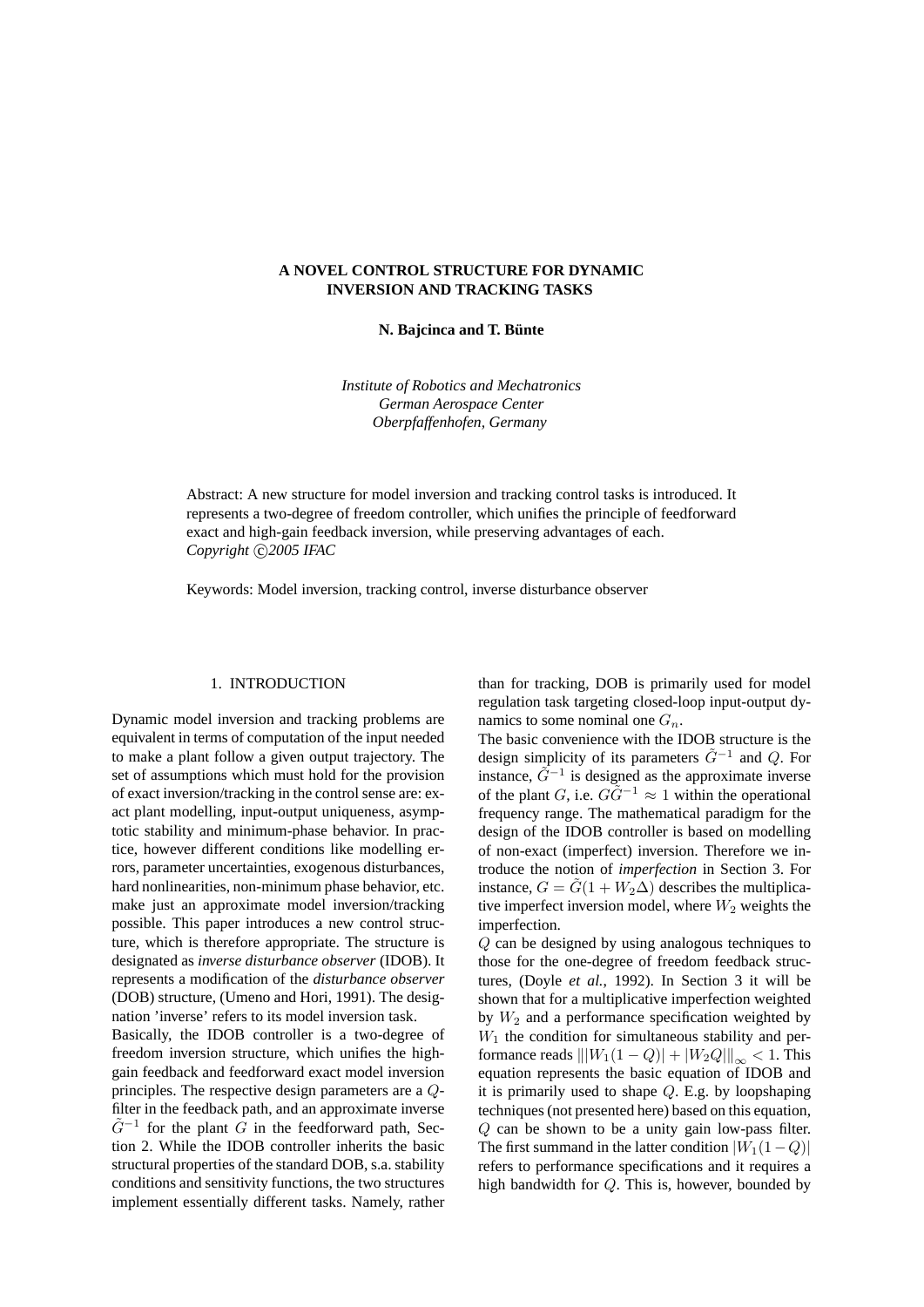the second stability term  $|W_2Q|$ , which typically increases for higher frequencies. Hence, the bandwidth of Q is determined by compromising between stability and performance, Section 3.

The paper is concluded by some important design remarks referring to robust inversion, realization, different IDOB structures, systems with sinusoidal inputs, and multivariable systems in Section 4.

### 2. INVERSE DISTURBANCE OBSERVER

## *2.1 Basic idea*

The new control structure in its basic form is shown in Fig 1. Identify here the plant  $G$ , and the two design parameters (two degrees of freedom):  $\tilde{G}^{-1}$ , the approximate inverse of G, and the Q−filter. In addition to the standard signal designation ( $r$  reference,  $u$ control effort, y measurement,  $e = r - y$  error, d output disturbance and n noise), two additional signals  $\tilde{y}$  and  $\varepsilon$  are of interest for the structure in Fig 1. Note that  $\varepsilon$ can be interpreted as the 'error integral' (see below).



Fig. 1. IDOB control structure

The transfer functions from the reference  $r$  to the plant input u  $(G_{ru})$  and its output y  $(G_{ry})$  are easily obtained from Fig 1

$$
G_{ru} = \frac{\tilde{G}^{-1}}{1 - Q(1 - G\tilde{G}^{-1})}
$$
 (1)

$$
G_{ry} = \frac{G\tilde{G}^{-1}}{1 - Q(1 - G\tilde{G}^{-1})}.
$$
 (2)

To present the basic idea of the IDOB control structure introduce the notation:

(A):  $Q = 1$  (infinity-gain feedback)  $(B)$ :  $\tilde{G}^{-1} = G^{-1}$ (feedforward exact inversion)  $(C): G_{ru} = G^{-1}$ (perfect inversion) (D):  $G_{ry} = 1$  (perfect tracking).

Then (1) and (2) read directly

$$
(A) \vee (B) \Rightarrow (C) \vee (D). \tag{3}
$$

Note that the opposite implication does not necessarily apply.

In practice, none of the conditions  $(A)$  and  $(B)$  is realizable for all frequencies. In fact,  $(A)$  would destabilize any practical loop, so Q must ultimately roll-off for high-frequencies. Further, the feedforward exact inversion as defined in  $(B)$  fails at least for highfrequencies. Hence, the conditions  $(A)$  and  $(B)$  make

sense only in the operational frequency bandwidth. Even then the two conditions must be weakened due to implementation limitations to

$$
(A')
$$
:  $Q \approx 1$  (high-gain feedback)  
\n $(B')$ :  $\tilde{G}^{-1} \approx G^{-1}$  (feedforward inversion).

However it is important that though weakened the conditions  $(A')$  and  $(B')$  collaborate, that is, they contribute independently towards situations (C) and (D). For  $Q \approx 1$  due to the positive feedback in the Q-loop in Fig 1 a high-gain controller results. If  $\tilde{G}^{-1} \approx G^{-1}$ , then exact feedforward inversion is approximately realized so the Q−feedback loop is almost idle. Therefore, IDOB control structurally unifies the high-gain feedback and the feedforward exact inversion principle, (3).

#### *2.2 Stability*

For internal stability the transfer function matrix from the input vector  $(r, d, n)^T$  to the output vector including internal signals  $(\varepsilon, \tilde{y}, y)^T$  is examined, see Fig 1. The reader may easily check that

$$
\begin{pmatrix} \varepsilon \\ \tilde{y} \\ y \end{pmatrix} = \frac{\begin{bmatrix} 1 - G\tilde{G}^{-1} & -1 & 1 \\ 1 & -Q & Q \\ G\tilde{G}^{-1} & 1 - Q & QG\tilde{G}^{-1} \end{bmatrix}}{1 - Q(1 - G\tilde{G}^{-1})} \begin{pmatrix} r \\ d \\ n \end{pmatrix} . (4)
$$

The above system is well-posed since the determinant of the transfer function matrix

$$
\det = 1 - Q(1 - G\tilde{G}^{-1})
$$
 (5)

does not identically vanish. Note that  $(A')$  implies that det  $\approx G\tilde{G}^{-1}$ , and  $(B')$  det  $\approx 1$ . Beyond the operational frequencies det  $\approx 1$ .

Essential implications for the IDOB structure are provided by the sensitivity  $S = y/d$  and complementary sensitivity  $T = y/n$  functions

$$
S = \frac{1 - Q}{1 - Q(1 - G\tilde{G}^{-1})}
$$
(6)

$$
T = \frac{QG\tilde{G}^{-1}}{1 - Q(1 - G\tilde{G}^{-1})}.
$$
 (7)

As usual, the two are constrained by the fundamental algebraic condition  $S + T = 1$ . Also  $S = 1/(1 + L)$ and  $T = L/(1 + L)$ , where L stands for the loop transfer function

$$
L = \frac{QG\tilde{G}^{-1}}{1 - Q}.\tag{8}
$$

It is convenient to define also the three latter functions for the situation that corresponds to feedforward perfect inversion (condition  $(B)$ )

$$
\tilde{S} = 1 - Q, \ \tilde{T} = Q, \text{ and } \tilde{L} = \frac{Q}{1 - Q}.
$$
 (9)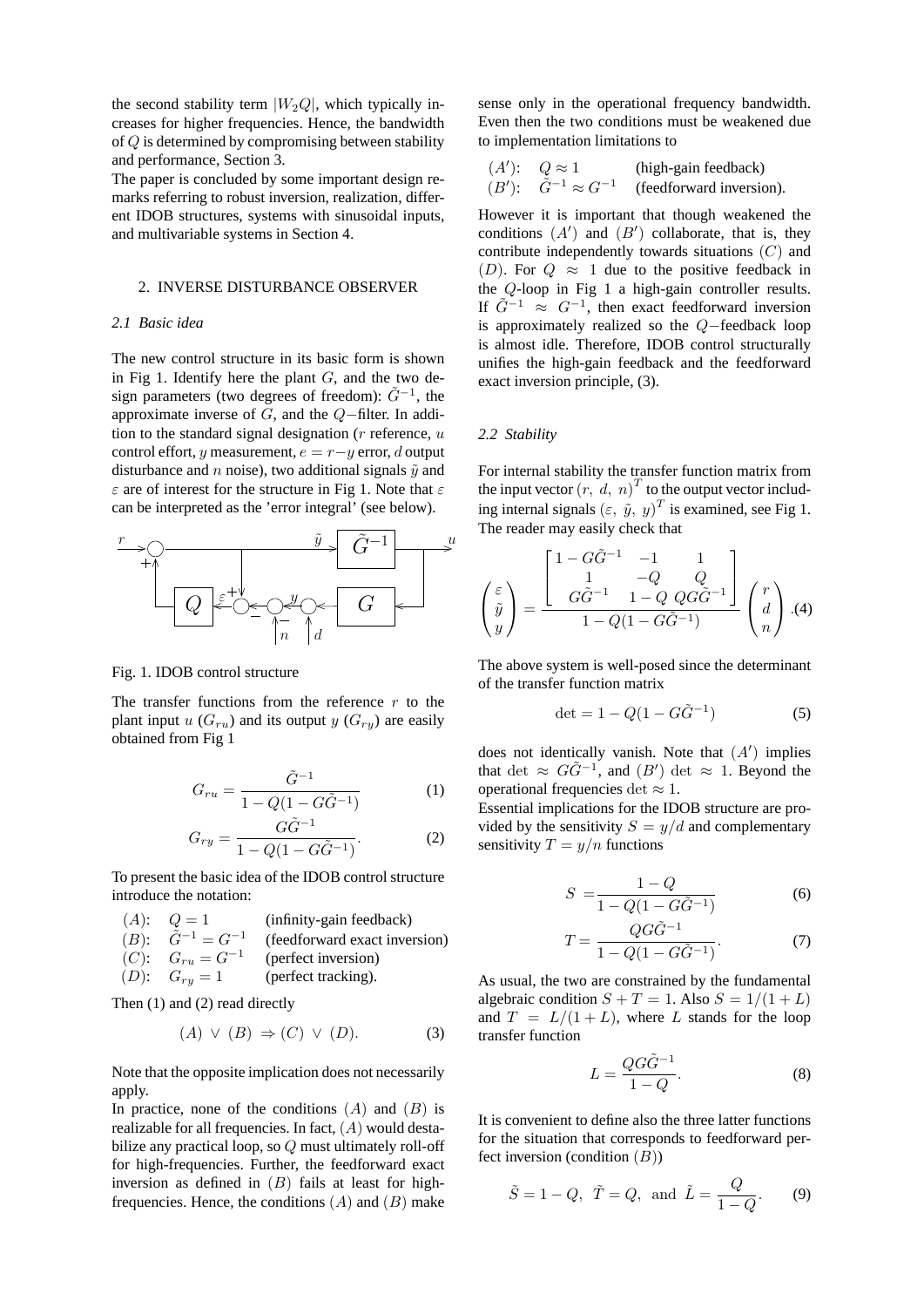One important implication of sensitivity function is related to the error  $e = r - y$  dynamics, refer to equation (15). For typical applications requiring zero DC error tracking,  $S(0) = 0$  must hold, implying  $Q(0) = 1$ . The latter condition produces always a pole at  $s = 0$ in the expression <sup>1</sup>  $1/(1 - Q)$ . Hence according to (8) the pole  $s = 0$ , as expected, appears also in the loop transfer function L.

According to definition, the IDOB structure is internal stable if the nine transfer functions in (4) are stable. The necessary and sufficient conditions for internal stability are set by the following theorem, which is an adoption of the standard theorem on internal stability.

*Theorem 1.* The IDOB control loop with a filter Q and an approximate inverse  $\tilde{G}^{-1}$  is internal stable iff the following two conditions hold:

- (a) The transfer function  $1 Q(1 G\tilde{G}^{-1})$  has no zeros in  $\text{Re}(s) \geq 0$ .
- (b) There is no pole-zero cancellation in  $Re(s) \ge 0$ in the product  $\frac{Q G \tilde{G}^{-1}}{1 - Q}$ .

Note that the expression in condition (a) corresponds to  $1 + L$ , and that in condition (b) to L.

Due to the pole  $s = 0$  in L, the expression  $QG\tilde{G}^{-1}/(1-Q)$  includes the factor  $\frac{1}{s}G\tilde{G}^{-1}$ . Given that condition (b) in the above theorem prohibits polezero cancellations for  $\text{Re}(s) \ge 0$  in  $\frac{1}{s} \tilde{G} \tilde{G}^{-1}$ , the two restrictions

$$
G(0) \neq 0, \ G(0) \neq \infty \tag{10}
$$

arise. Furthermore any non-minimum-phase and unstable dynamics in  $G$  is non-invertible. In this case, a trade-off between exact inversion and stability is needed. One possible approach is to invert by  $\tilde{G}^{-1}$  just the invertible (stable minimum phase) part and then design Q appropriately to guarantee stability.

G *with a RHP zero:* It is often the case that physical systems include right half-plane (RHP) zeros (nonminimum phase behavior). Here we confine the discussion to the case of just one RHP zero

$$
G = \tilde{G} \frac{1 - \lambda s}{1 + \lambda s} = \tilde{G} \left( 1 + \frac{-2\lambda s}{1 + \lambda s} \right), \ \lambda > 0. \tag{11}
$$

Note that this case is often met in practice. For the sake of simplicity let  $Q = 1/(\tau s + 1)$ . Then condition (a) in Theorem 1 reads  $\tau > \lambda$ . Thus if  $\tilde{G}^{-1}$  is constrained to cancel the invertible dynamics of G a Q-loop with a sufficiently low bandwidth is capable of stabilizing the IDOB structure with a non-minimum-phase zero. Of course, for a large enough RHP zero ( $\lambda \ll 1$ ) this condition is noncritical. However, the situation becomes critical if the RHP zero is slow. Then the

stability condition forces the crossover at  $s = 1/\tau$ be close to the RHP zero at  $s = 1/\lambda$ , which is very inconvenient. The closed-loop performance degrades and the phase margin substantially reduces due to the RHP zero, which is a reflection of well-known difficulties with slow non-minimum phase zeros.

G *with a RHP pole:* Again consider the case with one RHP pole at  $s = 1/\lambda$ 

$$
G = \tilde{G} \frac{1 + \lambda s}{1 - \lambda s} = \tilde{G} \left( 1 + \frac{-2}{1 + \lambda s} \right)^{-1}, \ \lambda > 0. \ (12)
$$

Then condition (a) in Theorem 1 requires an unstable filter Q with a high enough bandwidth  $-\tau > \lambda$ . If the RHP pole is not too high, then the latter condition is easily met. A high RHP pole, on the other hand, may drive the bandwidth of  $Q$  too high, so the complementary sensitivity function  $T$  may become too large, thus reducing stability phase margin. In addition, most probably too much noise would have already been injected into the system. This reflects the well-known difficulties with fast open-loop unstable poles.

# 3. ROBUSTNESS AGAINST IMPERFECTION

## *3.1 Imperfection*

In practice,  $\tilde{G}^{-1}$  can never provide exact inversion of the plant G. Here we want to set a paradigm for the analysis in case of imperfect inversion. Different models for the imperfect inversion may be defined. For the sake of simplicity we concentrate here mainly on the multiplicative imperfection <sup>2</sup>

$$
G = \tilde{G}(1 + W_2 \Delta) \tag{13}
$$

where  $W_2$  is a proper stable weighting function and  $||\Delta||_{\infty}$  < 1 represents a stable unstructured disk-like uncertainty. Typically,  $W_2$  increases with frequency due to model mismatching.

Note that referring to (11) the effect of a RHP zero in G at  $s = 1/\lambda$  can be included in a multiplicative imperfection with  $W_2 = (-2\lambda s)/(1 + \lambda s)$ . Similarly, a RHP pole at  $s = 1/\lambda$  is possible to include in the imperfection model  $G = \tilde{G}/(1 + W_2 \Delta)$  with  $W_2 = -2/(1 + \lambda s)$ . In both cases this is done at the price of conservativeness.



Fig. 2. Stability accounting imperfection

<sup>&</sup>lt;sup>1</sup> Here stems the motivation for the denotation 'integral error' for the variable  $\varepsilon = 1/(1 - Q)e$  from.

<sup>2</sup> Here we feel more comfortable in using the term *imperfection* rather than *uncertainty*, since generally  $W_2\Delta$  models the missing dynamics in  $\tilde{G}^{-1}$ .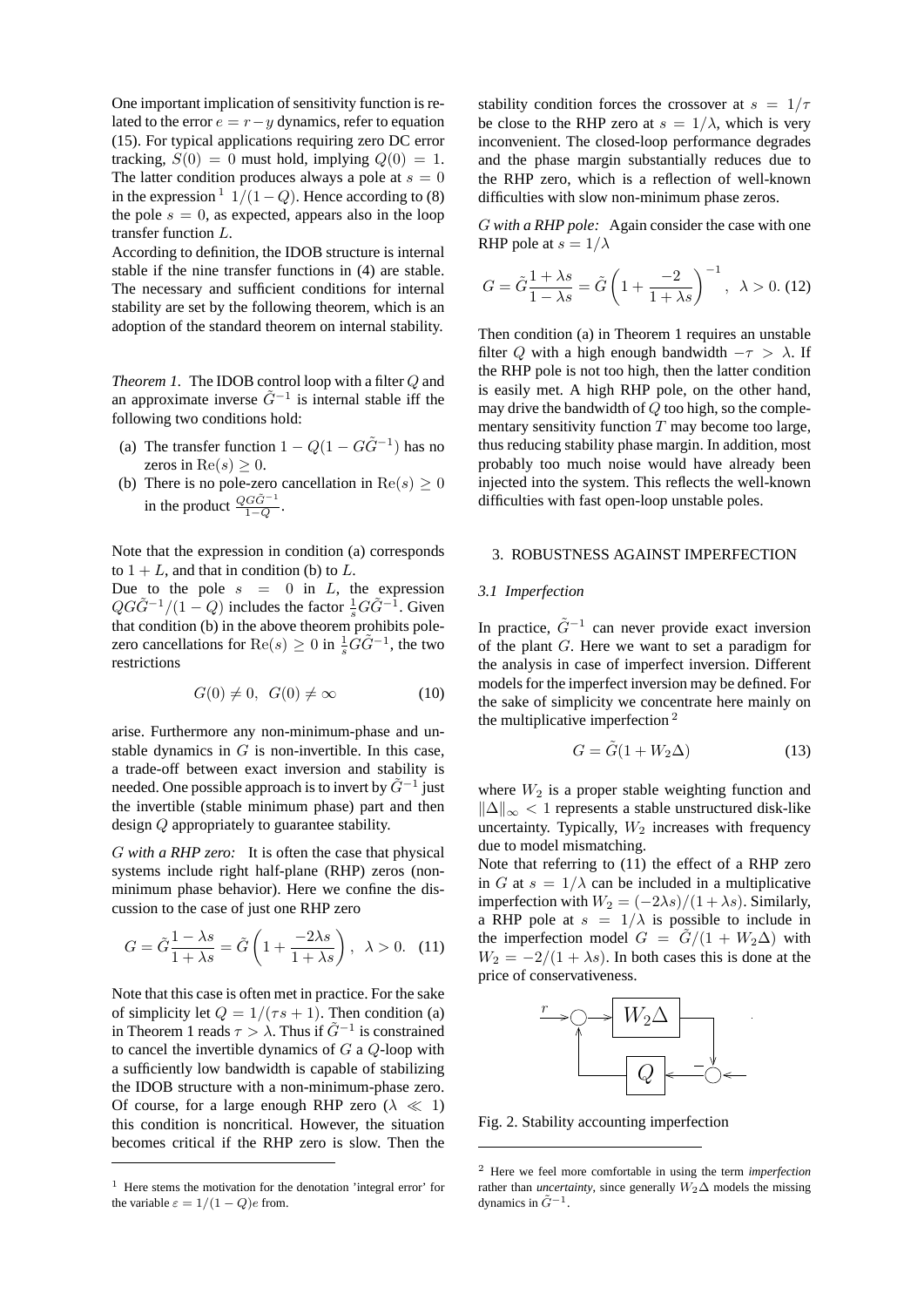#### *3.2 Stability*

The problem explored here is: assuming that IDOB closed loop with perfect inversion (condition (B)) is stable, how big is the minimal imperfection that destabilizes the IDOB loop? The simplest answer to this question uses the small-gain theorem. Therefore check that after substitution of the model (13) in Fig 1 the IDOB structure collapses to the one shown in Fig 2. Now according to the small-gain theorem the latter structure is stable for all ∆s within the disk of radius 1 if and only if the condition

$$
||W_2Q||_{\infty} < 1\tag{14}
$$

holds. Note that this condition basically represents the known robust stability condition of a one-degree of freedom feedback structure  $||W_2\tilde{T}||_{\infty} < 1$ .

Equation (14) sets stability constraints in the interaction between the imperfection  $W_2$  and the design parameter Q. It has a simple and elegant geometrical interpretation in terms of the Bode plots of  $Q$  and  $W_2$ . Namely, the IDOB structure with the imperfection  $W_2$ is internally stable iff the magnitude Bode plot of the function  $W_2^{-1}$  lies above that of Q. Recall that  $|W_2|^{-1}$ rolls off toward zero at high frequencies, thus putting a limitation for the bandwidth of the filter Q. Similar interpretation can be done using Nyquist analysis. Suppose  $Q = 1/(1 + \tau s)$ . Due to the imperfection the Nyquist plot of  $L$  is a region delineated by circles with center at  $\tilde{L} = 1/\tau s$  and frequency dependent radii  $|W_2\tilde{L}|$ . Now if the bandwidth of Q continuously increases, so too does  $\tilde{L}$ . At a certain frequency the disk L gets larger and simultaneously moves away from the origin, thus reducing both the phase and magnitude margin.

#### *3.3 Tracking*

Asymptotic tracking is defined as the ability of the control loop to drive  $y \to r$ , that is,  $e \to 0$  as  $t \to \infty$ . For instance, if  $r$  is a step, then due to

$$
\frac{e}{r} = S(1 - G\tilde{G}^{-1})
$$
\n(15)

the function S must have a zero at  $s = 0$ , which is equivalent to  $Q(0) = 1$ . For example this is fulfilled by  $Q = 1/(\tau s + 1)$ .

Now consider a set of sinusoidal inputs confined within some frequency bandwidth. Let  $W_p$  weight a desired tracking response in (15) in the sense that  $||e||_2 < ||W_p||_{\infty}^{-1} ||r||_2$ . For larger  $|W_p|$  the tracking performance improves. However, it is intuitive that for sufficiently large imperfections  $W_2\Delta$ , the performance set by  $W_p$  may get lost. It is thus important to set up the conditions for meeting the performance set by  $W_p$  in the presence of the imperfections  $W_2$ . In other words, a relationship linking imperfection  $W_2$ , performance  $W_p$  and the filter Q is searched for. Therefore, substitution of (13) into (15) yields  $|SW_1\Delta| < 1$ ,  $\forall \omega$ , or equivalently

$$
||W_1S||_{\infty} < 1 \tag{16}
$$

where we switch to the notation  $W_1 = W_p W_2$ . Due to perturbation of the sensitivity function  $S$  by the imperfection  $W_2\Delta$  the latter equation reads

$$
\left\| \frac{W_1 \tilde{S}}{1 + W_2 \Delta \tilde{T}} \right\|_{\infty} < 1.
$$
 (17)

This equation can be further manipulated provided that internal stability condition  $||W_2T|| < 1$  holds to

$$
\left\| |W_1 \tilde{S}| + |W_2 \tilde{T}| \right\|_{\infty} < 1 \tag{18}
$$

or finally to

$$
\| |W_1(1 - Q)| + |W_2 Q| \|_{\infty} < 1.
$$
 (19)

Equation (19) is an elegant description of simplicity and efficiency of the IDOB control structure. It represents the basic equation for the loopshaping design by Q. It can be shown that thereby a very simple Q results (loopshaping details are avoided here). Namely, for operational frequencies, where  $|W_1| \gg 1 > |W_2|$ holds, the condition  $Q \approx 1$  results, and for high frequencies ( $|W_2| \gg 1 > |W_1|$ )  $Q \approx 0$  results. In general, it is easy to define such a Q, e.g.  $Q = 1/(\tau s +$ 1). The only design parameter here is basically its bandwidth. Therefore, (19) should be used. Note that, for better performance the term  $|W_1(1 - Q)|$  in (19) requires a high bandwidth, which is however compelled by the stability term  $|W_2Q|$ . Thus, the designer should meet a compromise between these two conflicting specifications.

This situation can also be given a nice geometrical interpretation in the Nyquist plane. Note that (18) can be equivalently written in the form  $|W_2W_p| + |W_2L|$  <  $|1 + \tilde{L}|$ ,  $\forall \omega$ . If  $W_p = 0$ , then the geometrical interpretation given for stability in the previous section holds. However, due to  $W_p \neq 0$ , the region delineated by L's, instead of just the point  $-1$  must avoid now a disk with center at  $-1$  and radius  $|W_2W_p|$ . Thus, for a given performance  $W_p$ , the bandwidth of  $Q = 1/\tau$ ) has to be narrowed.

## 4. MISCELLANEOUS REMARKS

#### *4.1 Robust inversion*

A drawback of exact feedforward inversion is the missing robustness. Robust inversion is defined as the accomplishment of exact inversion of a system irrespectively of plant uncertainties in form of parameter variations, un-modelled dynamics and external disturbances. The point here is to note that the high-gain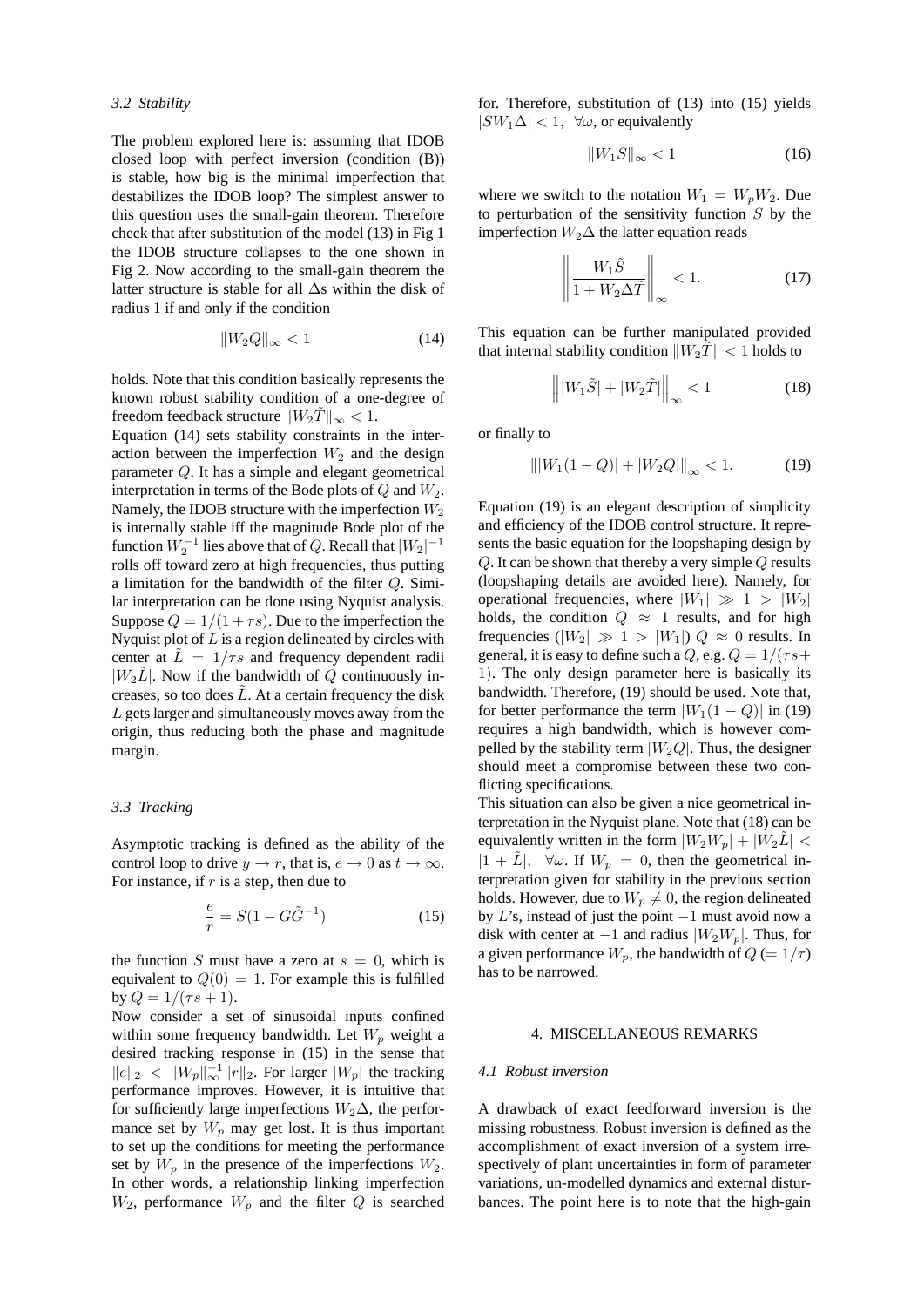feedback path with the  $Q$ -loop (condition  $(A')$ ) provides robustness to the approximate inversion. This is motivated by the discussion in Section 2.1, that is, by substitution of condition  $(A')$  in (1), yielding

$$
\frac{u}{r} \approx \frac{1}{G} \tag{20}
$$

that is, for a given reference  $r$  any parameter changes or un-modelled dynamics of the plant G are accordingly observed at u.

Furthermore, while providing model inversion, the system response on disturbances d is minimized at operational frequencies due to  $S \approx 0$ . The situation  $T \approx 1$  in this range is not critical, since the measurement noise  $n$  is usually high-frequent. Similarly, beyond operational frequency range, where  $Q \approx 0$  and therefore  $T \approx 0$ , the injected noise into the feedback loop is attenuated. Again  $S \approx 1$  here is uncritical since the disturbance  $d$  is usually low-frequent. In summary, for a given application, in addition to the constraints set by stability/performance condition (19), for an adequate shape of Q, the disturbance and noise information need to be taken into account, too.

#### *4.2 IDOB vs DOB*

As already noted in the introduction IDOB is a modification of the so-called *disturbance observer* (DOB) control structure shown in Fig. 3. Due to the analogous structure, some inherent structural properties of DOB are inherited by IDOB. For instance, the sensitivity functions for the two structures are of identical form. However, the two structures implement essentially different tasks. This difference is reflected by the different design and different location of  $G_n^{-1}$  (DOB) and  $\tilde{G}^{-1}$  (IDOB).



Fig. 3. DOB scheme

Due to the location of  $G_n^{-1}$  in the feedback path, the DOB is usually used for model regulation purposes, that is, it tries to impose an input-output dynamics that matches to that of  $G_n$ . This task should also hold in the presence of uncertainties and disturbances. The IDOB controller, on the contrary, tries to recover the imperfection of  $\tilde{G}^{-1}$ . In both cases, the respective differences between  $G_n$  and  $G$ , and  $G$  and  $\tilde{G}$ , are seen respectively as fictive disturbances at  $u_n$  in Fig. 3 and at  $y$  in Fig. 1. And, they both use the identical mechanism for its compensation by the Q−loop.

Another distinction resulting from the first one refers to the design of  $G_n^{-1}$  and  $\tilde{G}^{-1}$ . Usually  $G_n$  is designed to be of lower complexity than  $G$ , while  $\tilde{G}$  should be designed to model  $G$  as accurate as possible. Thus, the mathematical formalism described in Section 3 is less conservative for the IDOB structure.

## *4.3 Resonant IDOB*

Many problems involve robust tracking of sinusoidal references. Such problems are e.g. current control in electrical drives, design of active filters etc. While most of the hitherto discussion refers to tracking of slowly changing signals, the proposed structure can be easily adopted for perfect tracking of sinusoidal references. For the sake of simplicity assume  $r =$  $\sin \omega_0 t$ . Then, for zero-error tracking the sensitivity function S must have a zero at  $s = j\omega_0$ , that is,  $Q(i\omega_0) = 1$ . The lowest order filter which satisfies this condition is

$$
Q = \frac{2D\tau s + (1 - \omega_0^2 \tau^2)}{\tau^2 s^2 + 2D\tau s + 1}
$$
 (21)

where  $0 \leq D \leq 1$  and  $\omega_0 \tau \leq 1$ . Given that  $\tilde{L} = Q/(1 - Q)$  a resonance appears at the frequency  $\omega_0$  in the loop transfer function, so no matter what imperfection, zero-error tracking of the reference is guaranteed.

If  $\omega_0 \tau = 1$  is chosen, then  $Q(0) = 0$  and  $T(0) = 0$ , see (7). This may be useful if the sensors are corrupted with offset. Then the zero of T at  $s = 0$  takes care of structural offset compensation.

# *4.4 Derivative structures*

Different structures sharing same basic properties may be derived from the IDOB structure presented in Fig 1. Two such structures are shortly presented in the sequel.

If  $\tilde{G}^{-1}$  is improper then for realization purposes the low-pass filter Q may be relocated as shown in Fig 4. Effectively, the first row of the matrix in (4) is multiplied by  $Q$ . Hence the conditions  $(C)$  and  $(D)$  transform to

(C'):  $G_{ru} = QG^{-1}$  (approximate inversion)  $(D')$ :  $G_{ry} = Q$ (approximate tracking). This is not critical if the bandwidth of  $Q$  is high enough. On the other hand, the sensitivity functions  $S, T$  and the loop transfer function  $L$  are identical to those of the basic IDOB structure. Consequently the stability and performance conditions in (14) and (19) will hold, too.

Fig 4 additionally suggests adaption of measurable states  $p_j$  of the plant G, which in  $\tilde{G}^{-1}$  appear as parameters.

Other than the two structures in Figs 1 and 4, the structure in Fig 5 features an input  $Q$ -loop. Here  $G_a$ stands for the actuator dynamics. If  $G_a = 1$ , that is, it is lumped in  $G$  (as was the case with other structures), then input-output and sensitivity functions are